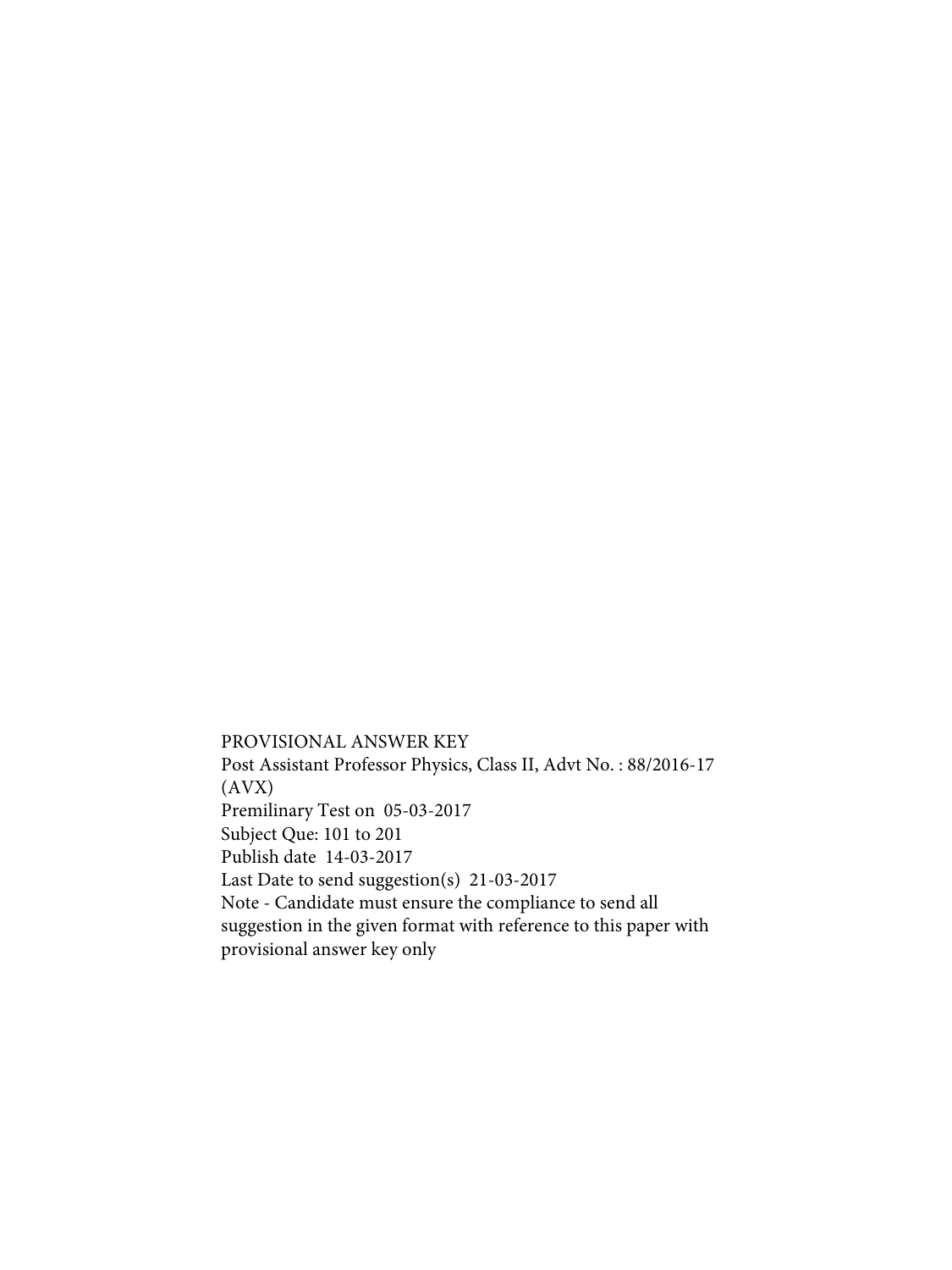**101.** A force is expressed as  $F = \alpha t - \beta t^2$ , where t is the time. The dimensions of  $α$  and  $β$  are respectively (A)  $[LMT^{-4}]$  and  $[LMT^{-3}]$  (B)  $[LMT^{-3}]$  and  $[LMT^{-4}]$ (C)  $[LMT^{-2}]$  and  $[LMT^{-3}]$  (D)  $[LMT^{-4}]$  and  $[LMT^{-2}]$ 

**102.** The necessary and sufficient condition for the following equality to hold good  $\vec{A} \times (\vec{B} \times \vec{C}) = (\vec{A} \times \vec{B}) \times \vec{C}$  is

(A) 
$$
\vec{A} \times (\vec{B} \times \vec{C}) = \vec{0}
$$
  
\n(B)  $\vec{A} \times \vec{B} = \vec{0}$   
\n(C)  $\vec{B} \times \vec{C} = \vec{0}$   
\n(D)  $(\vec{A} \times \vec{C}) \times \vec{B} = \vec{0}$ 

**103.** The following set of homogenous equations to have a non-trivial solution

$$
2x + y + 2z = 0\nx + y + 3z = 0\n4x + 3y + bz = 0\nthe value of b must be\n(A) -9\n(B) 9\n(C) -8\n(D) 8
$$

**104.** If the matrix 
$$
A = \begin{pmatrix} \cos \theta & 0 & \sin \theta \\ 0 & 1 & 0 \\ -\sin \theta & 0 & \cos \theta \end{pmatrix}
$$
, A is  
\n(A) Hermition  
\n(C) Skew Hermition  
\n(D) Unitary

- **105.** If A represents a square matrix of order *n* and *I* represents an identity matrix of same order, according to Cayley- Hamilton theorem, there exists *n* roots ' $\lambda$ ' such that
- (A)  $|\lambda^2 I A| = 0$  (B)  $|A \lambda^2 I| = 0$ (C)  $|A - \lambda I| = 0$  (D)  $|I - \lambda A| = 0$ **106.** The eigenvectors of the matrix  $\begin{pmatrix} 1 \end{pmatrix}$ 1 1  $\begin{pmatrix} 1 & -1 \\ -1 & 1 \end{pmatrix}$  are; (A)  $(1, 1)$  and  $(1, -1)$  (B)  $(2, 1)$  and  $(2, -1)$ (C)  $(1, 2)$  and  $(1, -2)$  (D)  $(1, 1)$  and  $(-1, 1)$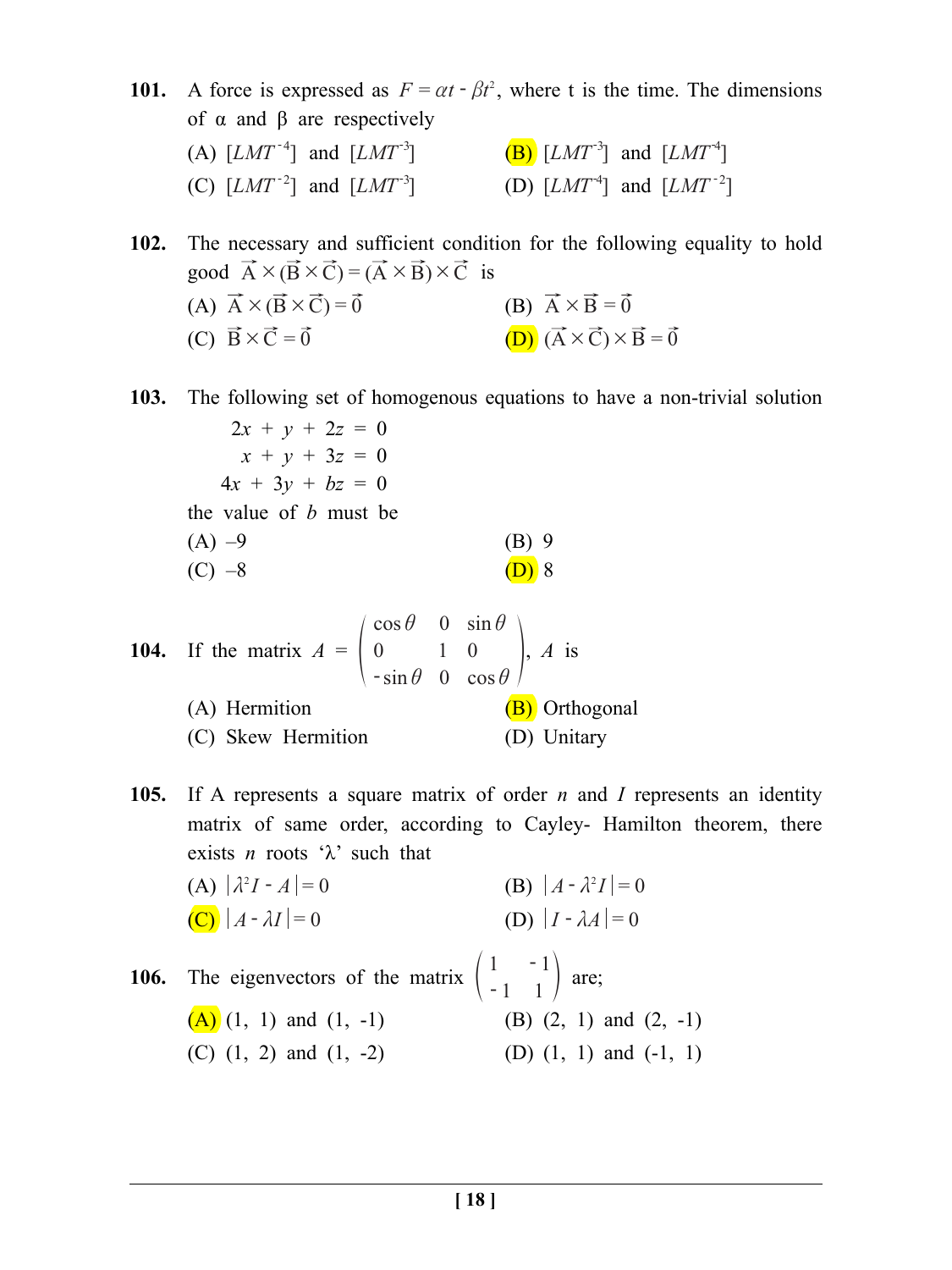**107.** The solution of *xlnx dy* +  $(y - 2lnx)dx = 0$  for an arbitrary constant *k*, is (A)  $y = 2 \ln x + \frac{k}{\ln x}$  $y = \ln x + \frac{k}{\ln x}$  **(B)**  $y = \ln x + \frac{k}{2 \ln x}$ (C)  $y = \ln(x^2) + \frac{k}{\ln x}$  <br> (D)  $y = \ln x + \frac{k}{\ln x}$ 

**108.** The general solution of differential equation  $\frac{dy}{dx^2} + xy = 0$ *d y* $\frac{y}{2} + xy$ 2  $+ xy = 0$ , for the arbitrary constants  $c_1$  and  $c_2$ , is (A)  $c_1 \cos \sqrt{m} x + c_2 \exp (\sqrt{m} x)$  (B)  $c_1 \cos \sqrt{mx} + c_2 \sin \sqrt{mx}$ (C)  $c_1 \cos \sqrt{m} x + c_2 \sin \sqrt{m} x$  (D)  $c_1 \sec \sqrt{m} x + c_2 \sin \sqrt{m} x$ 

**109.** Which of the following identities regarding the Hermite Function  $H_n(x)$ is/are correct? 2

(I) Hermite differential equation is  $\frac{dy}{dx^2} - 2x \frac{dy}{dx} + 2my = 0$  $d^2y$  $\int x \frac{dy}{dx}$ *dy*  $\frac{y}{2} - 2x \frac{dy}{dx} + 2my$  $- 2x \frac{dy}{dx} + 2my =$ (II)  $H'_{n}(x) = nH'_{n-1}(x)$  $(H_{n} (x) = 2xH_{n}(x) - H_{n+1}(x))$  $(A)$  (I) only  $(B)$  (I) and (II) only  $(C)$  (I) and (III) only (D) all (I), (II) and (III)

**110.** The orthogonality condition for Laguerre polynomial s can be expressed as

$$
\begin{array}{ll}\n\textbf{(A)} \int_0^\infty e^{-x} \, L_m(x) \, L_n(x) \, dx = \delta_{mn} & \textbf{(B)} \int_0^\infty e^{-2x} \, L_m(x) \, L_n(x) \, dx = \delta_{mn} \\
\textbf{(C)} \int_0^\infty e^{-3x} \, L_m(x) \, L_n(x) \, dx = \delta_{mn} & \textbf{(D)} \int_0^\infty x e^{-x} \, L_m(x) \, L_n(x) \, dx = \delta_{mn}\n\end{array}
$$

- **111.** Which of the following condition of a function is incorrect, in order to be expanded in Fourier series?
	- (A) The function must be periodic
	- (B) The function must be single valued
	- $(C)$  The function must be discontinuous everywhere
	- (D) The function must have a finite number of maxima and minima within one period
- **112.** The Fourier transform  $F^{\alpha}$  of a given function  $f(x)$  is given by (A)  $F(\omega) = \frac{1}{\sqrt{2\pi}} \int_{-\infty}^{\infty} f(x) e^{-i\omega x} dx$  (B)  $F(\omega) = \frac{1}{\sqrt{\pi}} \int_{-\infty}^{\infty} f(x) e^{-i\omega x} dx$ (C)  $F(\omega) = \frac{1}{\sqrt{2\pi}} \int_{-\infty}^{\infty} f(x) e^{i\omega x} dx$  (D)  $F(\omega) = \frac{1}{\sqrt{2\pi}} \int_{-\infty}^{\infty} f(x) e^{-2i\omega x} dx$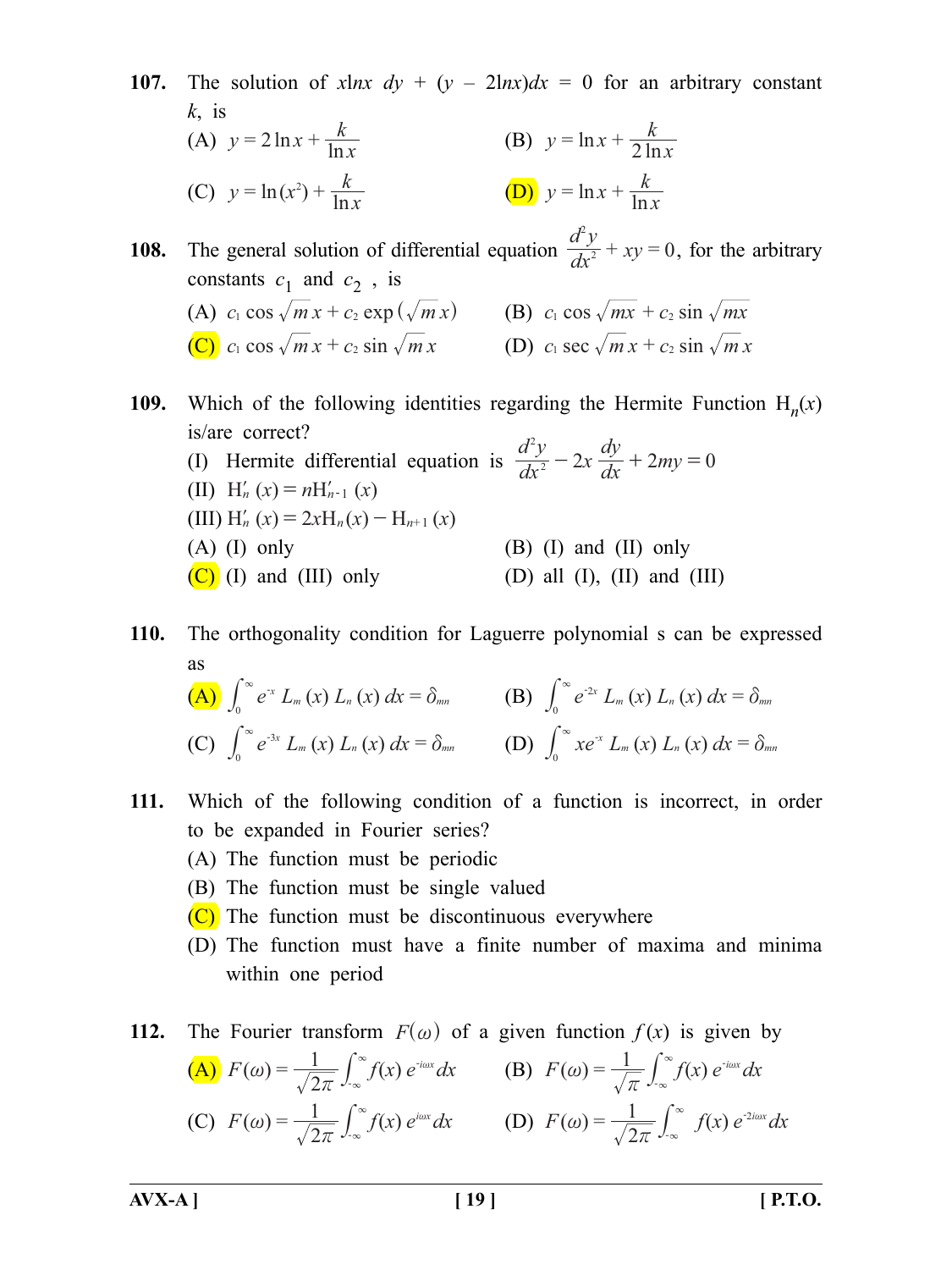- **113.** Laplace transform of  $\left\{\frac{1}{\sqrt{\pi t}}\right\}$  is  $(A) \frac{1}{s}$  $\frac{1}{s}$  (B) *s* 1 (C)  $\frac{s}{2}$  $(D)$   $\sqrt{s}$
- **114.** If  $f(z) = u + iv$  is analytic in a region R, then the correct pair of Cauchy-Reimann equations are
	- (A)  $\frac{\partial u}{\partial x}$ *y v*  $\partial$  $\partial$  $=-\frac{\partial v}{\partial y}$  and  $\frac{\partial u}{\partial y}$ *u x v*  $\partial$  $\partial$  $=-\frac{\partial v}{\partial x}$  **(B)**  $\frac{\partial u}{\partial x}$ *y v*  $\partial$  $\partial$  $=$   $\frac{\partial v}{\partial y}$  and  $\frac{\partial u}{\partial y}$ *u x v*  $\partial$  $\partial$  $=-\frac{\partial}{\partial x}$ (C)  $\frac{\partial u}{\partial x}$ *y v*  $\partial$  $\partial$  $=-\frac{\partial v}{\partial y}$  and  $\frac{\partial u}{\partial y}$ *u x v*  $\partial$  $\partial$  $=\frac{\partial v}{\partial x}$  (D)  $\frac{\partial u}{\partial x}$ *y v*  $\partial$  $\partial$  $=$   $\frac{\partial v}{\partial y}$  and  $\frac{\partial u}{\partial y}$ *u x v*  $\partial$  $\partial$  $=\frac{\partial}{\partial x}$

**115.** Taylor series expansion of tan *z* about  $z = 0$  is (A)  $1 + \frac{z}{3} - \frac{z^2}{18} + ...$ 2  $+\frac{z}{3} - \frac{z^2}{18} + \dots$  (B)  $1 + \frac{z}{3} + \frac{z^2}{18} + \dots$  $+\frac{z}{3}+\frac{z^2}{18}+$ **(C)**  $1 - \frac{z}{3} - \frac{z^2}{18} + ...$ 2  $-\frac{z}{3} - \frac{z^2}{18} + \dots$  (D)  $1 - \frac{z}{3} + \frac{z^2}{18} + \dots$  $-\frac{z}{2} + \frac{z^2}{18} +$ 

**116.** Rigid body moving freely in space has .......... degree of freedom. (A) 3 (B) 6  $(C) 9$  (D) 4

**117.** The theory that provides canonical transformation, in which all the coordinates- position as well as momenta are cyclic is (A) Hamilton-Jacobi theory (B) Hamilton Theory (C) Lagrange Theory (D) Euler Theory

**118.** Which of the following represents generalized momentum P*<sup>k</sup>*

(A) 
$$
\frac{\partial L}{\partial qk}
$$
   
\n(B)  $\frac{\partial L}{\partial \dot{q}k}$    
\n(C)  $\frac{\partial L}{\partial pk}$    
\n(D)  $\frac{\partial L}{\partial \dot{p}k}$ 

- **119.** Equation of motion of a simple pendulum of length *l* is
	- (A)  $\theta + \frac{g}{l} \sin \theta = 0$  $\theta + \frac{g}{l} \sin \theta = 0$  (B)  $\frac{g}{l} + \dot{\theta} \sin \theta = 0$ (C)  $\dot{\theta} + \frac{g}{l} \sin \theta = 0$  $\dot{\theta} + \frac{g}{l} \sin \theta = 0$  (D)  $\ddot{\theta} + \frac{g}{l} \sin \theta = 0$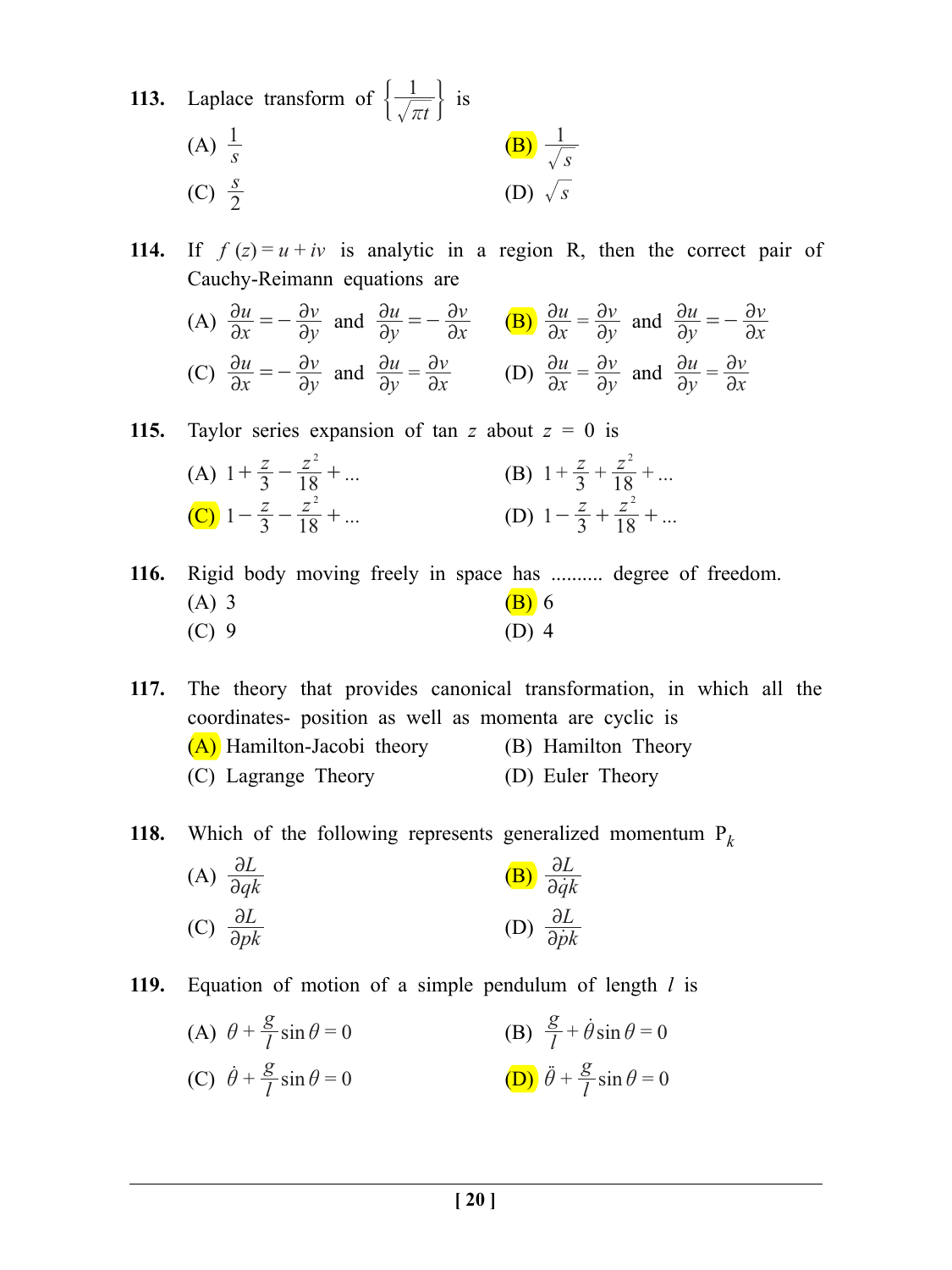**120.** Which of the following equation is Lagranges equation of motion for a conservative system

(A) 
$$
\frac{d}{dt} \left( \frac{dL}{\partial \dot{q}k} \right) - \frac{\partial L}{\partial qk} = 0
$$
 (B)  $\frac{d}{dt} \left( \frac{dL}{\partial qk} \right) - \frac{\partial L}{\partial \dot{q}k} = 0$   
(C)  $\frac{d}{dt} \left( \frac{dL}{\partial qk} \right) - \frac{\partial L}{\partial qk} = 0$  (D)  $\frac{d}{dt} \left( \frac{dL}{\partial \dot{q}k} \right) + \frac{\partial L}{\partial qk} = 0$ 

**121.** If *L* is the Lagrangian then the Hamiltonian H is (A)  $\sum q_k \dot{p}_k - L$  (B)  $\sum p_k \dot{q}_k - L$ (C)  $\sum q_k p_k - L$  (D)  $\sum \dot{p}_k \dot{q}_k - L$ 

- **122.** If the Lagrangian L does not depend on time explicitly then  $(A)$  H is constant (B) H is not constant (C) Kinetic energy is constant (D) Potential energy is constant
- **123.** If the Lagrangian  $L = \frac{1}{2} m x^2 \frac{1}{2} kx$  $=\frac{1}{2}m\dot{x}^2 - \frac{1}{2}kx^2$ , then the Hamiltonian is (A)  $Px + \frac{1}{2}kx^2$  $+\frac{1}{2}kx^2$  (B)  $P_x^2 + \frac{1}{2}kx^2$  $\left(\frac{C}{C}\right) \frac{P_x^2}{2m} + \frac{1}{2}kx$ +  $\frac{1}{2}kx^2$  (D)  $P_x^2 + \frac{1}{2m}kx^2$

|         | 124. Number of elements in inertia tensor |  |         |  |
|---------|-------------------------------------------|--|---------|--|
| $(A)$ 3 |                                           |  | (B) 6   |  |
| $(C)$ 9 |                                           |  | $(D)$ 1 |  |

| 125. The value of moment of inertia depends on |                       |
|------------------------------------------------|-----------------------|
| (A) Direction of rotation                      | (B) Speed of rotation |
| (C) Mass of body                               | (D) all the above     |

**126.** Under canonical transformations Poisson's bracket is (A) Zero (B) Variable (C) Covariant (D) Invariant

**127.** For one-dimensional oscillator the representative point in 2D phase space traces

- (A) an ellipse (B) a parabola
- (C) a hyperbola (D) a straight line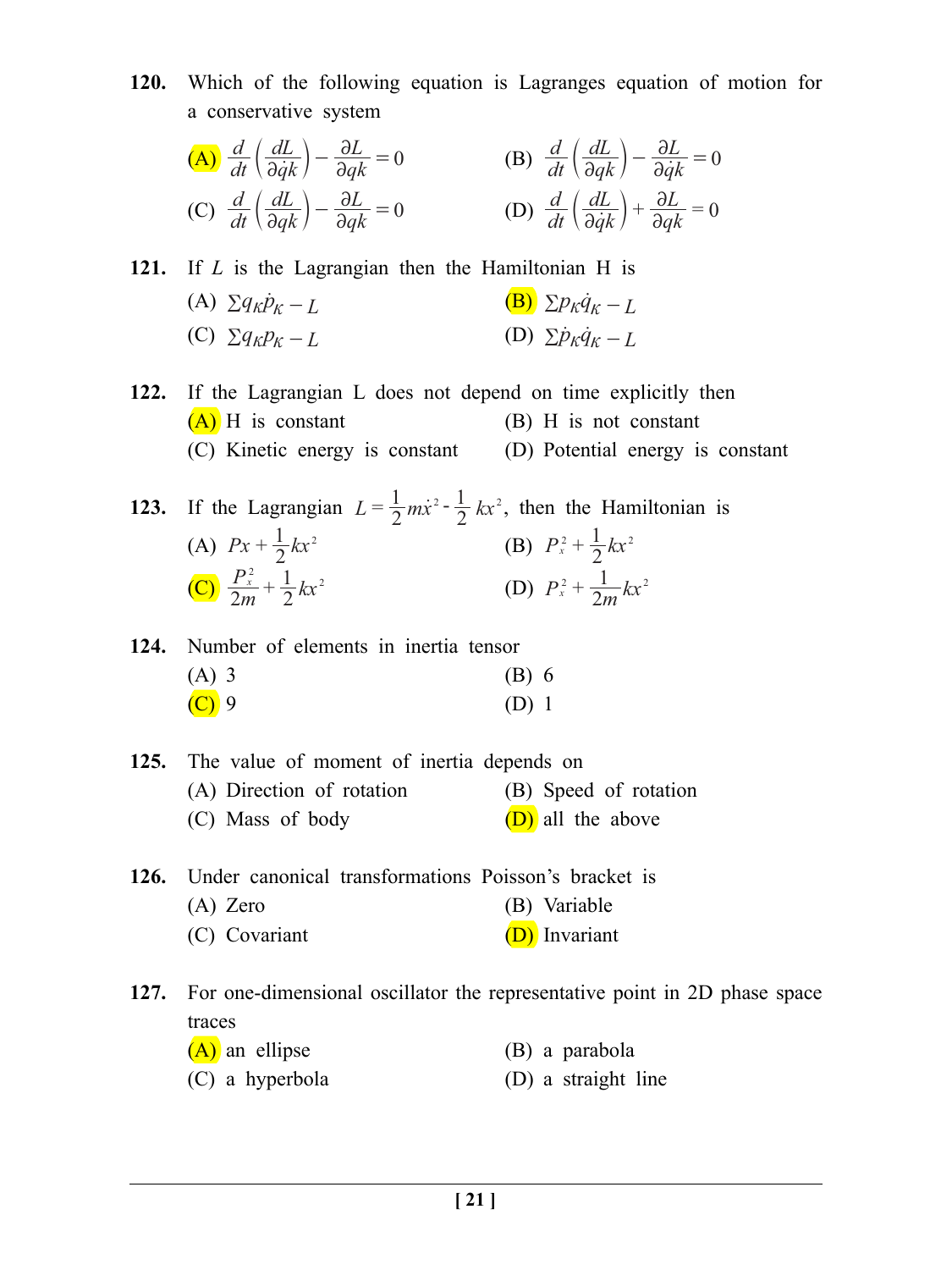**128.** If two objects with equal angular velocity have their moment of inertia as  $I_1 > I_2$ , their Kinetic Energies<br>(A)  $E_1 = E_2$ (B)  $E_1 < E_2$ <br>(D)  $E_1 \ge E_2$ (C)  $E_1 > E_2$ 

**129.** For charged particle in electromagnetic field, the canonical momentum is

| (A) $m\vec{v}$ + $\frac{q}{c}\vec{A}$ | (B) $\frac{1}{2}mv^2 + \frac{q}{c}\vec{A}$ |
|---------------------------------------|--------------------------------------------|
| (C) $m\vec{v}$ - $\frac{q}{c}\vec{A}$ | (D) $\frac{1}{2}mv^2 - \frac{q}{c}\vec{A}$ |

- **130.** The force which is always directed away or towards a fix center and magnitude of which is a function of only of the distance from the fixed center is known as
	- (A) Coriolis force (B) Centripetal force
	- (C) Centrifugal force  $(D)$  Central force

- **131.** The generalized coordinate has the dimensions of momentum; the generalized velocity will have the dimensions of (A) Velocity (B) Acceleration
	- (C) Force (D) Torque

**132.** Einstein's relation between momentum and energy is

| (A) $E^2 = p^2 c^2 - m_0^2 c^4$ | (B) $E^2 = p^2 c^2 + m_0^4 c^4$     |
|---------------------------------|-------------------------------------|
| (C) $E^2 = p^2 c^2 + m_0^2 c^4$ | (D) $E^2 = c\sqrt{p^2 + m_0^2 c^2}$ |

**133.** According to special theory of relativity, the speed *v* of a free particle of mass m and total energy *E* is

(A) 
$$
v = c \sqrt{1 - \frac{m_0 c^2}{E}}
$$
  
\n(B)  $v = \sqrt{\frac{2E}{m_0} \left(1 + \frac{m_0 c^2}{E}\right)}$   
\n(C)  $v = c \sqrt{1 - \left(\frac{m_0 c^2}{E}\right)^2}$   
\n(D)  $v = c \left(1 - \frac{m_0 c^2}{E}\right)$ 

**134.** If the generating function has the form  $F = F(q_k, P_k, t)$ , then

(A) 
$$
P_k = \frac{\partial F}{\partial q_k}, Q_k = \frac{\partial F}{\partial P_k}
$$

\n(B)  $P_k = -\frac{\partial F}{\partial q_k}, Q_k = \frac{\partial F}{\partial P_k}$ 

\n(C)  $P_k = \frac{\partial F}{\partial q_k}, Q_k = -\frac{\partial F}{\partial P_k}$ 

\n(D)  $P_k = -\frac{\partial F}{\partial q_k}, Q_k = -\frac{\partial F}{\partial P_k}$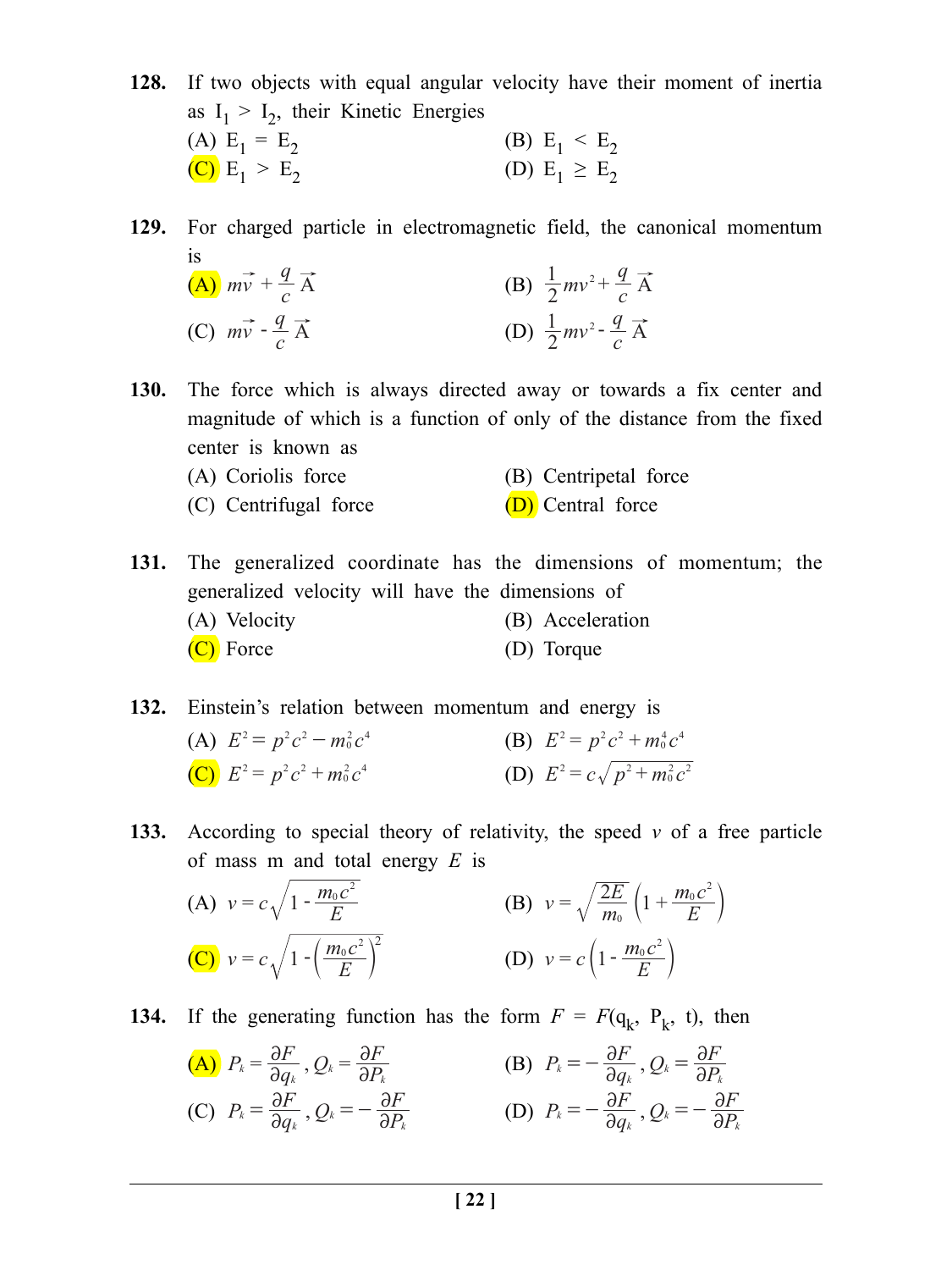- **135.** Which of the following is not true in case of Poisson's brackets for angular momentum components (*Jx*, *Jy*, *Jz*)
	- (A)  $[J_x, P_x] = 0$  (B)  $[J_x, P_z] = -P_y$ (C)  $[J_{\nu}, J_{z}] = J_{x}$  (D)  $[J_{z}, J_{x}] = -J_{\nu}$

**136.** The Hamiltonian of relativistic particle or rest mass *m* and momentum *p* is given by  $H = \sqrt{p^2 + m^2} + V(x)$  in units in which speed of light  $c = 1$ . The corresponding Lagrangian is (A)  $L = m\sqrt{1 + \dot{x}^2} - V(x)$  (B)  $L = -m\sqrt{1 + \dot{x}^2} - V(x)$ 

(C) 
$$
L = \sqrt{1 + m\dot{x}^2} - V(x)
$$
 (D)  $L = \frac{1}{2}m\dot{x}^2 - V(x)$ 

**137.** The Euler's equation of motion for a freely rotating rigid body is (symbols have usual meaning)

(A) 
$$
\frac{d\vec{L}}{dt} + \vec{\omega} \times \vec{L} = \vec{\tau}
$$
  
\n(B) 
$$
\frac{d\vec{L}}{dt} + \vec{\omega} \times \vec{L} = 0
$$
  
\n(C) 
$$
\vec{\omega} \times \vec{L} = \vec{0}
$$
  
\n(D) 
$$
\vec{\omega} \times \vec{L} = \vec{\tau}
$$

- **138.** The electric field intensity on the surface of a charged conductor is (A) Zero
	- (B) Directed along a line making 30° with the surface
	- (C) Directed along tangent to the surface
	- (D) Directed along normal to the surface
- **139.** The electric field due to an infinite plane carrying a uniform surface charge density  $\sigma$  is  $(\hat{n}$  is a unit vector away from the surface)

(A) 
$$
\frac{2\sigma}{\varepsilon_0}\hat{n}
$$
   
\n(B)  $\frac{\sigma}{2\varepsilon_0}\hat{n}$    
\n(C)  $\frac{\sigma}{\varepsilon_0}\hat{n}$    
\n(D)  $\frac{\sigma}{3\varepsilon_0}\hat{n}$ 

**140.** The Laplace and Poisson equations for electric potential *V* of a electric charge density ρ are expressed respectively by

(A) 
$$
\nabla^2 V = 0
$$
 and  $\nabla^2 V = -\frac{\rho}{\epsilon_0}$  (B)  $\nabla^2 V = -\frac{\rho}{\epsilon_0}$  and  $\nabla^2 V = 0$   
\n(C)  $\nabla^2 V = 0$  and  $\nabla^2 V = -\frac{\rho}{2\epsilon_0}$  (D)  $\nabla^2 V = 0$  and  $\nabla^2 V = -\frac{3\rho}{\epsilon_0}$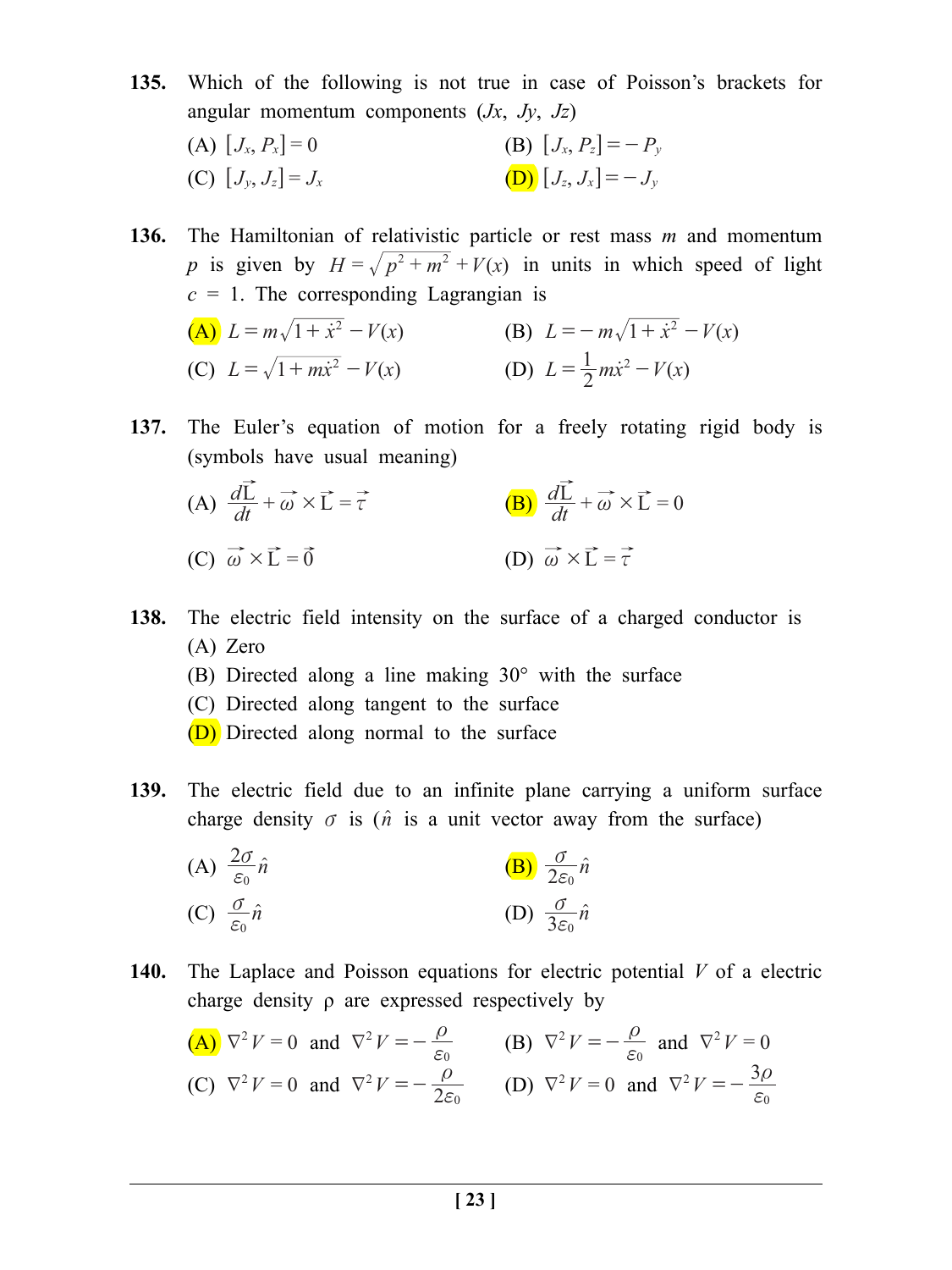**141.** The potential at a distance *r* outside a uniformly charged spherical shell of radius *R* and surface charge density  $\sigma$  is given by

(A) 
$$
\frac{R^2 \sigma}{3\varepsilon_0 r}
$$
  
\n(B)  $\frac{R^2 \sigma}{\varepsilon_0 r^2}$   
\n(C)  $\frac{R\sigma}{\varepsilon_0 r}$   
\n(D)  $\frac{R^2 \sigma}{\varepsilon_0 r}$ 

**142.** The work done due to magnetic force is

- (A) Zero
- (B) Infinite
- (C) Proportional to the magnitude of the electric charge
- (D) Inversely proportional to velocity of electrically charged particle
- **143.** The differential and integral form of Ampere's law for magnetostatics respectively are
	- (A)  $\vec{\nabla} \times \vec{B} = -\mu_0 \vec{J}$  and  $\oint \vec{B} \cdot d\vec{l} = -\mu_0 I_{enclosed}$ (B)  $\vec{\nabla} \cdot \vec{B} = \mu_0 \vec{J}$  and  $\oint \vec{B} \cdot d\vec{l} = \mu_0 I_{enclosed}$ (C)  $\vec{\nabla} \times \vec{B} = \mu_0 \vec{J}$  and  $\oint \vec{B} \times d\vec{l} = -\mu_0 I_{enclosed}$  $(\mathbf{D}) \vec{\nabla} \times \vec{\mathbf{B}} = \mu_0 \vec{\mathbf{J}}$  and  $\oint \vec{\mathbf{B}} \cdot d\vec{l} = -\mu_0 I_{enclosed}$
- **144.** The magnetic field at distance r from an infinite long straight wire carrying a steady current I

(A) 
$$
\frac{\mu_0 I}{\pi r}
$$
  
\n(B)  $\frac{\mu_0 I}{2\pi r}$   
\n(C)  $\frac{2\mu_0 I}{\pi r}$   
\n(D)  $\frac{\mu_0 I}{2r}$ 

**145.** A changing magnetic field induces (A) An electric field (B) A changing electric field (C) A magnetic field (D) A changing magnetic field

- **146.** The total energy stored in an electrostatic field, all symbols being with usual notation, is
	- (A)  $\frac{1}{2} \int [\varepsilon_0 E^2] dV$  $\int [\varepsilon_0 E^2] dV$  **(B)**  $\frac{1}{2} \int \left[ \varepsilon_0 E^2 + \frac{B^2}{\mu_0} \right] dV$ 0 2  $\int \left[\varepsilon_0 E^2 + \frac{B^2}{\mu_0}\right]$ (C)  $\frac{1}{2} \int \left| \frac{B^2}{\mu_0} \right| dV$ 0 2 *<sup>n</sup>* # ; <sup>E</sup> (D) *E B dV* <sup>2</sup> 1 0 2 0 <sup>2</sup> # <sup>6</sup>*f n* @